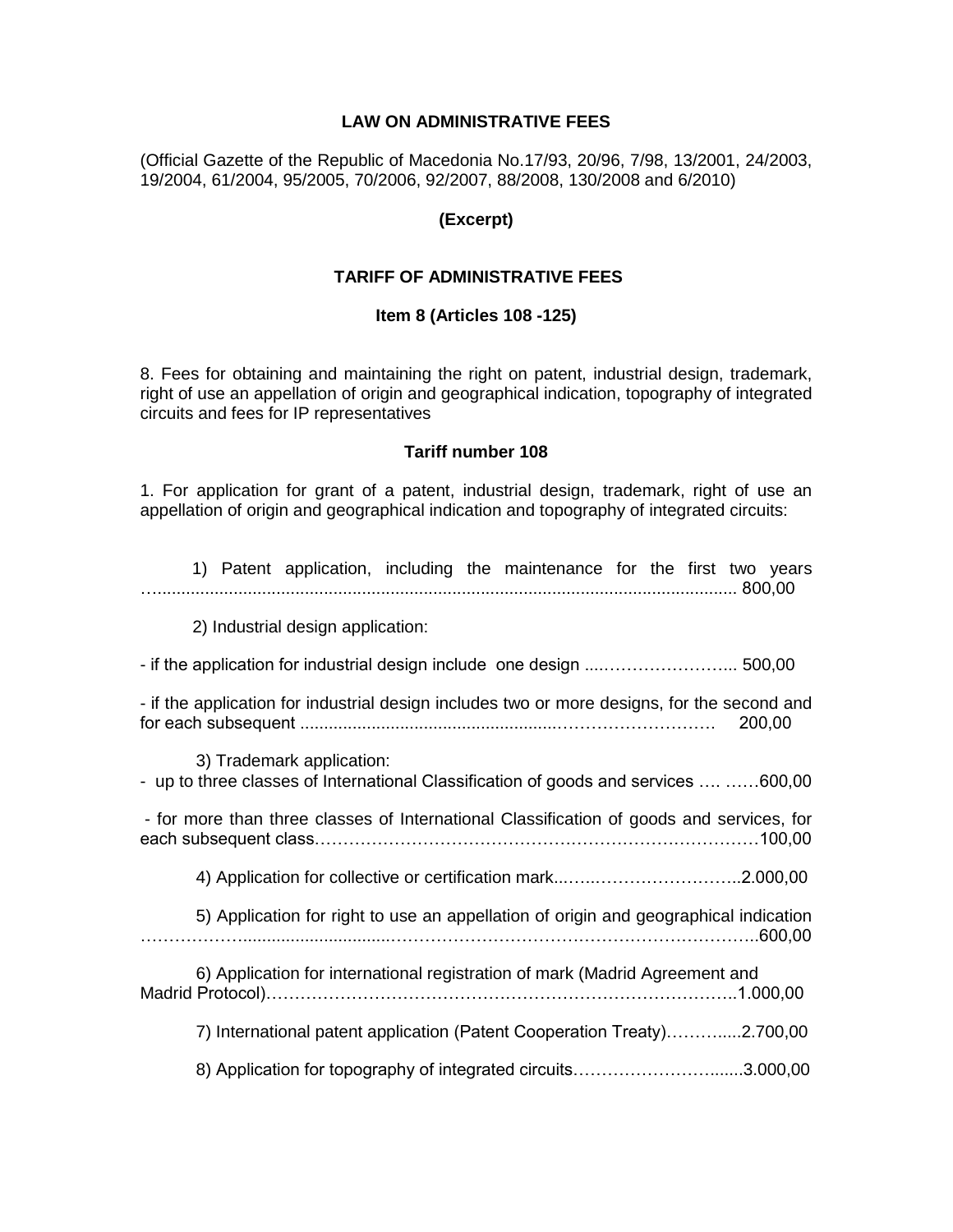The Notice**:**

1. The persons who are not employed and are registered as unemployed, pensioners, invalids, pupils, student and soldiers on military service, shall pay the fees, stipulated in items 1 and 2, of this Tariff number, in the amount reduced by 50%.

2. Persons indicated in Paragraph 1 of this Notice, while filing the application, should submit a valid evidence for their status according to the law and regulations.

## **Tariff number 109**

Annual fees for maintenance of patent right,:

| 1) for the $3^{rd}$ year calculated from the application filing date 800,00                                 |
|-------------------------------------------------------------------------------------------------------------|
| 2) for the 4 <sup>th</sup> year calculated from the application filing date1.000,00                         |
| 3) for the 5 <sup>th</sup> year calculated from the application filing date1.200,00                         |
| 4) for the $6th$ year calculated from the application filing date1.400,00                                   |
| 5) for the 7 <sup>th</sup> year calculated from the application filing date1.600,00                         |
| 6) for the $8^{th}$ year calculated from the application filing date $\ldots \ldots \ldots \ldots 1.800,00$ |
| 7) for the $9th$ year calculated from the application filing date2.000,00                                   |
| 8) for the 10 <sup>th</sup> year calculated from the application filing date 3.000,00                       |
| 9) for the 11 <sup>th</sup> year calculated from the application filing date 4.000,00                       |
| 10) for the $12^{th}$ year calculated from the application filing date5.000,00                              |
| 11) for the 13 <sup>th</sup> year calculated from the application filing date6.000,00                       |
| 12) for the 14 <sup>th</sup> year calculated from the application filing date7.000,00                       |
| 13) for the 15 <sup>th</sup> year calculated from the application filing date8.000,00                       |
| 14) for the $16th$ year calculated from the application filing date9.000,00                                 |
| 15) for the 17 <sup>th</sup> year calculated from the application filing date10.000,00                      |
| 16) for the 18 <sup>th</sup> year calculated from the application filing date11.000,00                      |
| 17) for the 19 <sup>th</sup> year calculated from the application filing date12.000,00                      |
| 18) for the 20 <sup>th</sup> year calculated from the application filing date13.000,00                      |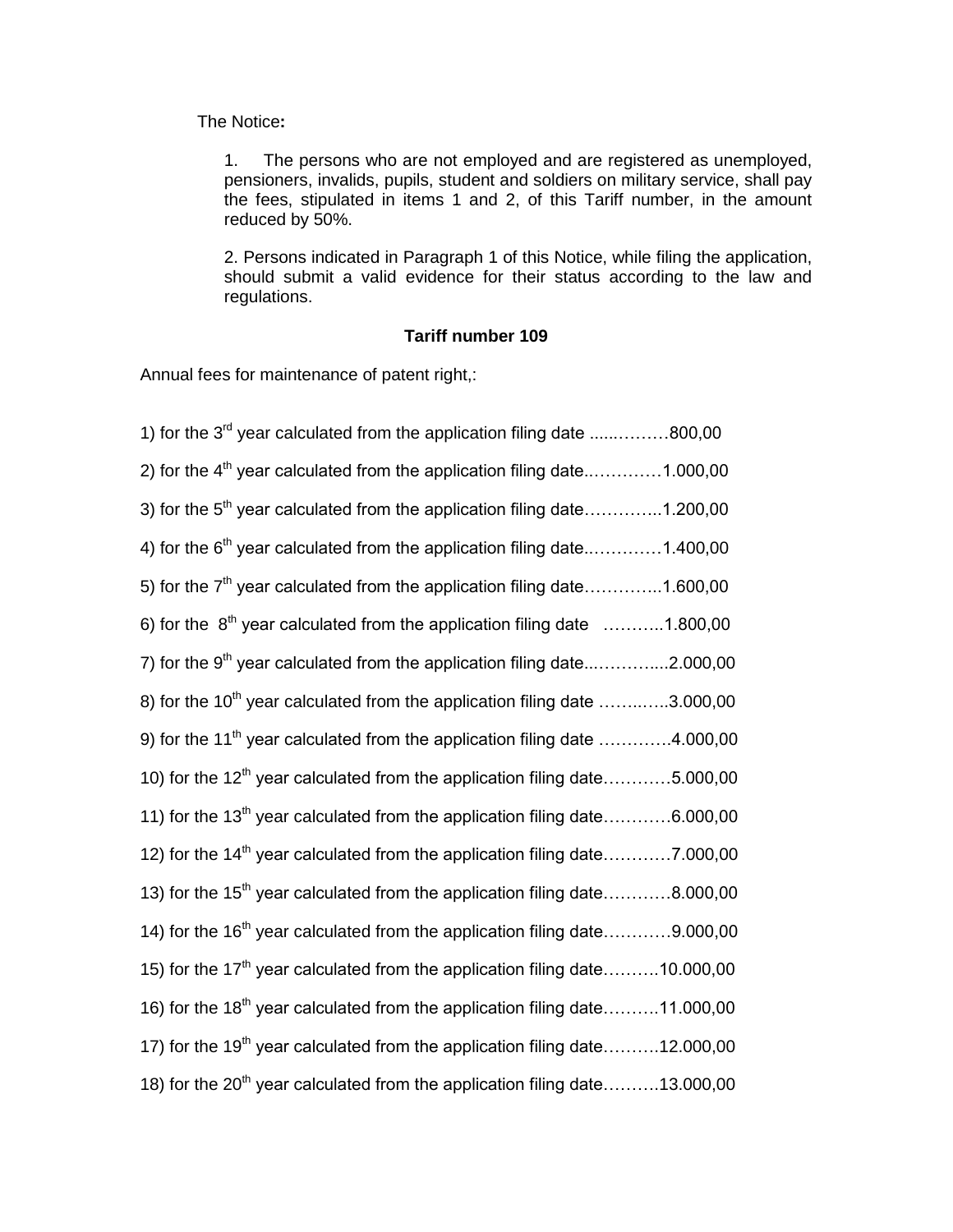### **The Notice**:

1. The Notice to Tariff number 108 shall be applied.

2. The annual fee for maintenance of the patent right should be paid before the beginning of the year for which the fee has been paid.

3. If the annual fee is not paid within the time limit, it may be paid within three months after the due date with a 25% surcharge, or it may also be paid in an extended period of six months from the due date, in double amount.

## **Tariff number 110**

Request for supplementary protection certificate for medical products or plant protection products…………………..………………………………………………………………5000,00

# **Tariff number 111**

Maintenance of the validity of supplementary protection certificate for medical products or plant protection products

### **The Notice:**

The Paragraph 2 and 3 of the Notice to the Tariff number 109 shall be applied.

## **Tariff number 112**

For the request for renewal of rights on industrial design, trademark and right of use an appellation of origin and geographical indication …………………………………….300,00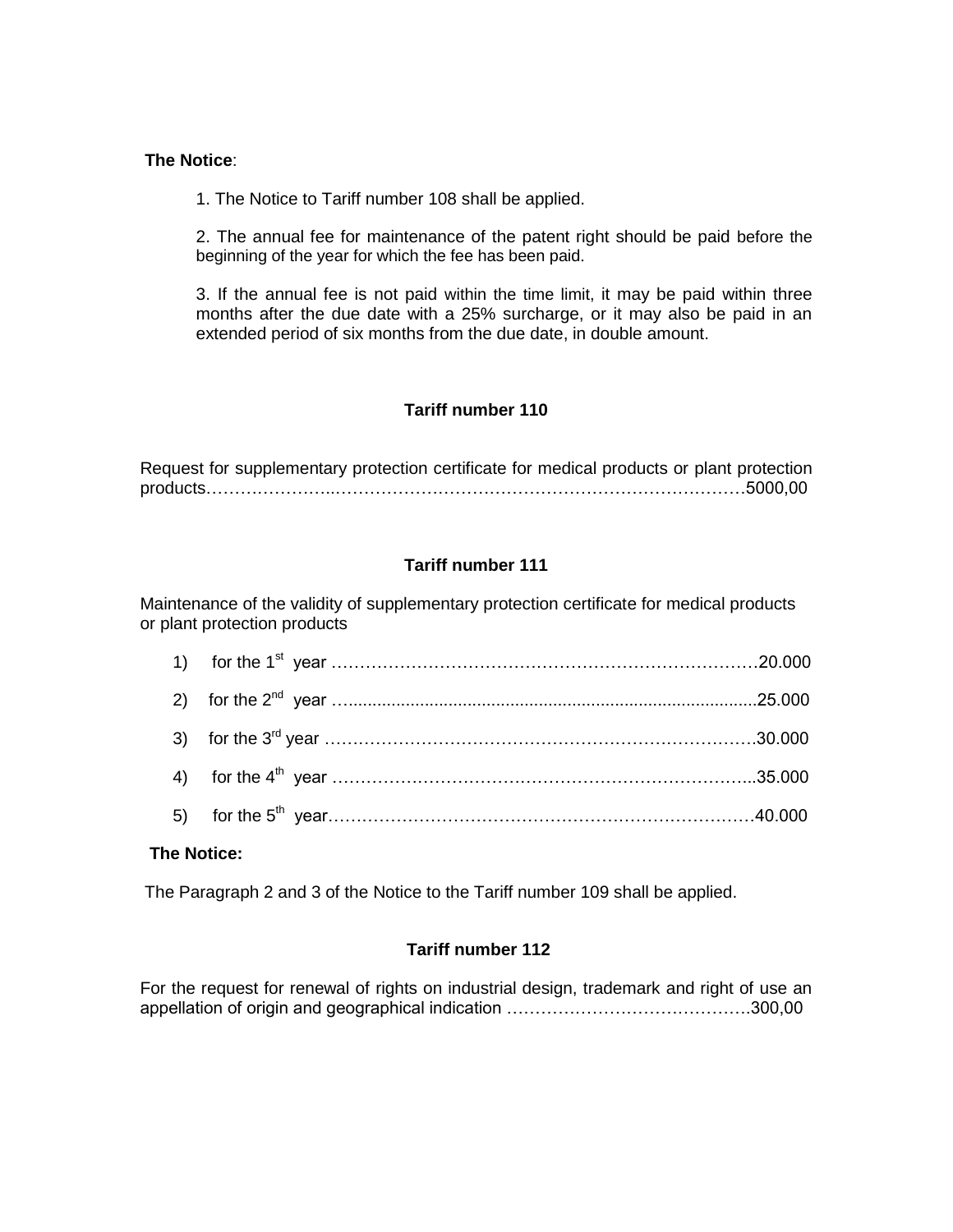# **Tariff number 113**

1. For maintenance of industrial design, trademark and right of use an appellation of origin and geographical indication and topography of integrated circuits:

1) Maintenance of an industrial design - for each period of five years:

- for the first industrial design ........................ .........................................2.000,00

- for the second and each subsequent design from the series ...................800,00

2) Maintenance of a trademark - for each period of ten years

- up to three classes of goods or services according to the International Classification ………………………………………………………………………….4.000,00

- for more than three classes of goods or services according to the International Classification, for each subsequent class .........................................................1.000,00

| 3) Maintenance of a collective mark / certification mark, for each period of ten years:<br>- up to three classes of good or services according to the International |  |
|---------------------------------------------------------------------------------------------------------------------------------------------------------------------|--|
| - for more than three classes of goods or services according to<br>the International Classification, for each subsequent class 1.200,00                             |  |
| 4) The right of use an appellation of origin or geographical indication:                                                                                            |  |
|                                                                                                                                                                     |  |

The Notice:

If the annual fee is not paid within the time limit, it may be paid within three months after the due date with a 25% surcharge, or it may also be paid in an extended period of six months from the due date, in double amount.

# **Tariff number 114**

Entry into the register of representatives……………………………………........6.000,00

# **Tariff number 115**

Annual fee for renewal of the entry in the register of representatives...…………6.000,00

# **Tariff number 116**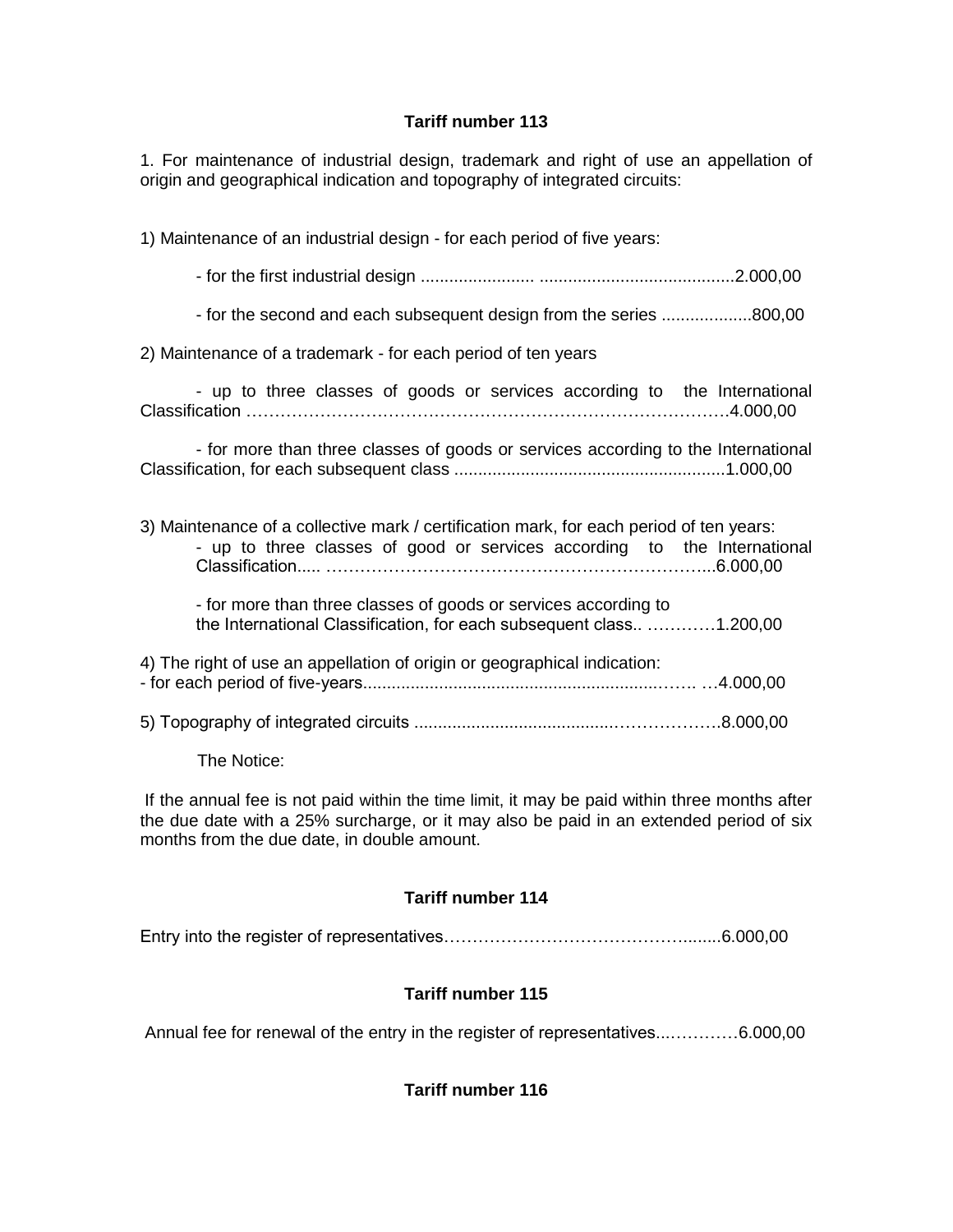Certificates of filed or granted industrial property rights and of the register of representatives

………………………………………………………………………………………………500,00

### **Tariff number 117**

Priority document..............................................………………………………....... ….550,00

### **Tariff number 118**

### **Tariff number 119**

| Request for extension of the time limit in the procedure in respect of the application for |  |  |
|--------------------------------------------------------------------------------------------|--|--|
|                                                                                            |  |  |

### **Tariff number 120**

Request for cancellation of patent and trademark in case of non-use; or request for declaration of nullity of a decision for grant of industrial property right; or request for revocation of the decision for grant the right of use a protected geographical name ….…......................................................................................................................3.000,00

### **Tariff number 121**

Entry of transfer or license in the registers of filed or granted rights on patent, industrial design, trade mark or topography of integrated circuits …………….….................. 500,00

The Notice:

If one request for entry of changes is filed for more than one application, administrative fees shall be paid according to the number of the requested changes.

## **Tariff number 122**

Entry of changes in the registers of filed or granted industrial property rights and in the register of representatives………………… ………………………………...…...........300,00

The Notice:

If one request for entry of changes is filed for more than one application, administrative fees shall be paid according to the number of the requested changes.